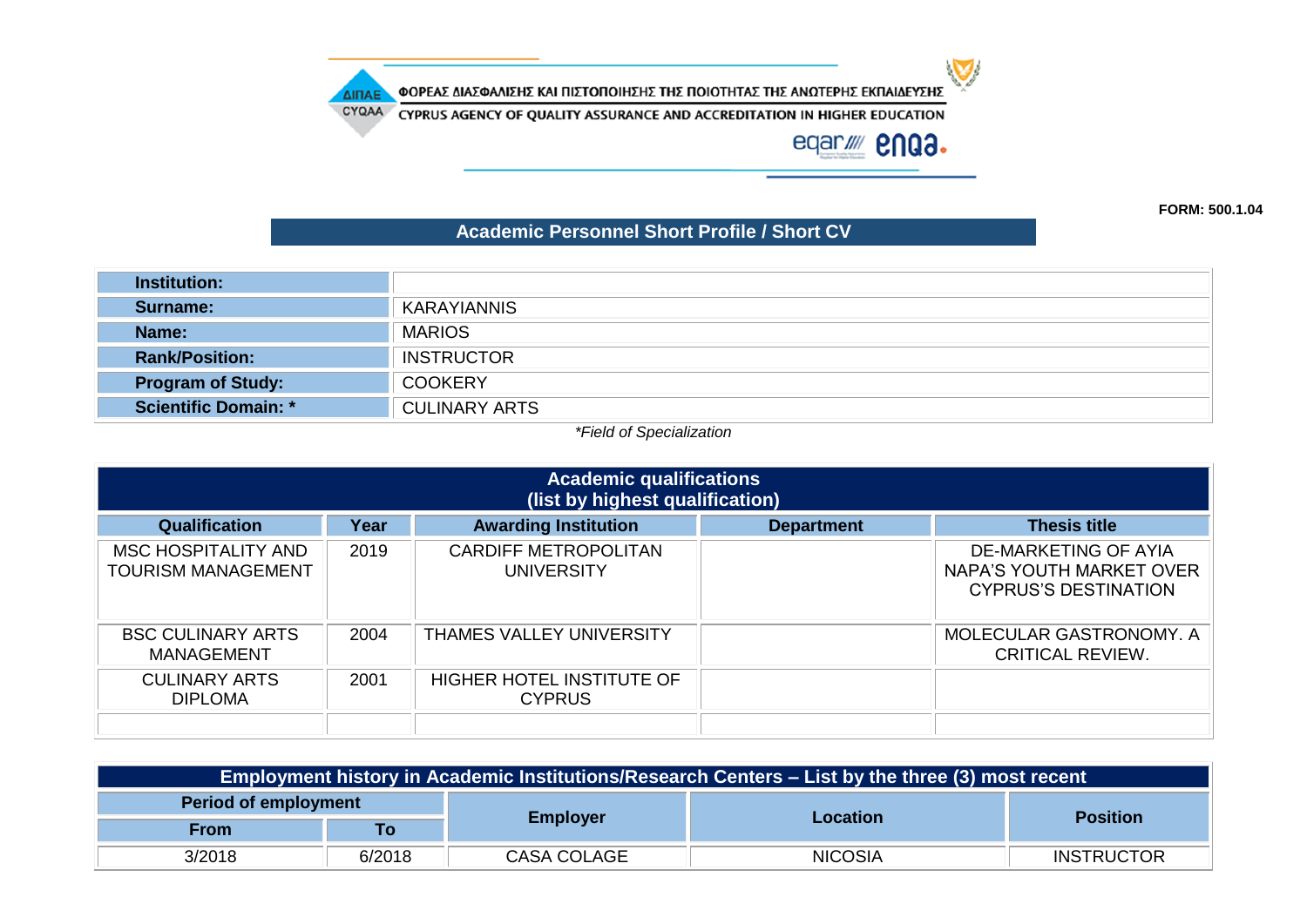

ΦΟΡΕΑΣ ΔΙΑΣΦΑΛΙΣΗΣ ΚΑΙ ΠΙΣΤΟΠΟΙΗΣΗΣ ΤΗΣ ΠΟΙΟΤΗΤΑΣ ΤΗΣ ΑΝΩΤΕΡΗΣ ΕΚΠΑΙΔΕΥΣΗΣ

CYQAA CYPRUS AGENCY OF QUALITY ASSURANCE AND ACCREDITATION IN HIGHER EDUCATION

# eqar/ **2003.**

| $\Omega/2$ | ിററ4      | $\sim$ $-$<br>.viF<br>AGE | $- - - -$<br>.IMA<br>っい | $- - - -$<br>-10<br>- INE |
|------------|-----------|---------------------------|-------------------------|---------------------------|
| 2008       | า∩1<br>∠∪ | HHIC                      | .<br><b>NIC</b><br>אוכי | -10<br>- INE              |

| Key refereed journal papers, monographs, books, conference publications etc. List the five (5) more recent and other five<br>(5) selected - (max total 10) |      |              |                      |                                                              |      |              |
|------------------------------------------------------------------------------------------------------------------------------------------------------------|------|--------------|----------------------|--------------------------------------------------------------|------|--------------|
| <b>Ref. Number</b>                                                                                                                                         | Year | <b>Title</b> | <b>Other authors</b> | <b>Journal and</b><br><b>Publisher/</b><br><b>Conference</b> | Vol. | <b>Pages</b> |
|                                                                                                                                                            |      |              |                      |                                                              |      |              |
| $\mathcal{P}$                                                                                                                                              |      |              |                      |                                                              |      |              |
| 3                                                                                                                                                          |      |              |                      |                                                              |      |              |
|                                                                                                                                                            |      |              |                      |                                                              |      |              |
| 5                                                                                                                                                          |      |              |                      |                                                              |      |              |
| 6                                                                                                                                                          |      |              |                      |                                                              |      |              |
|                                                                                                                                                            |      |              |                      |                                                              |      |              |
| 8                                                                                                                                                          |      |              |                      |                                                              |      |              |
| 9                                                                                                                                                          |      |              |                      |                                                              |      |              |
| 10                                                                                                                                                         |      |              |                      |                                                              |      |              |

ΔΙΠΑΕ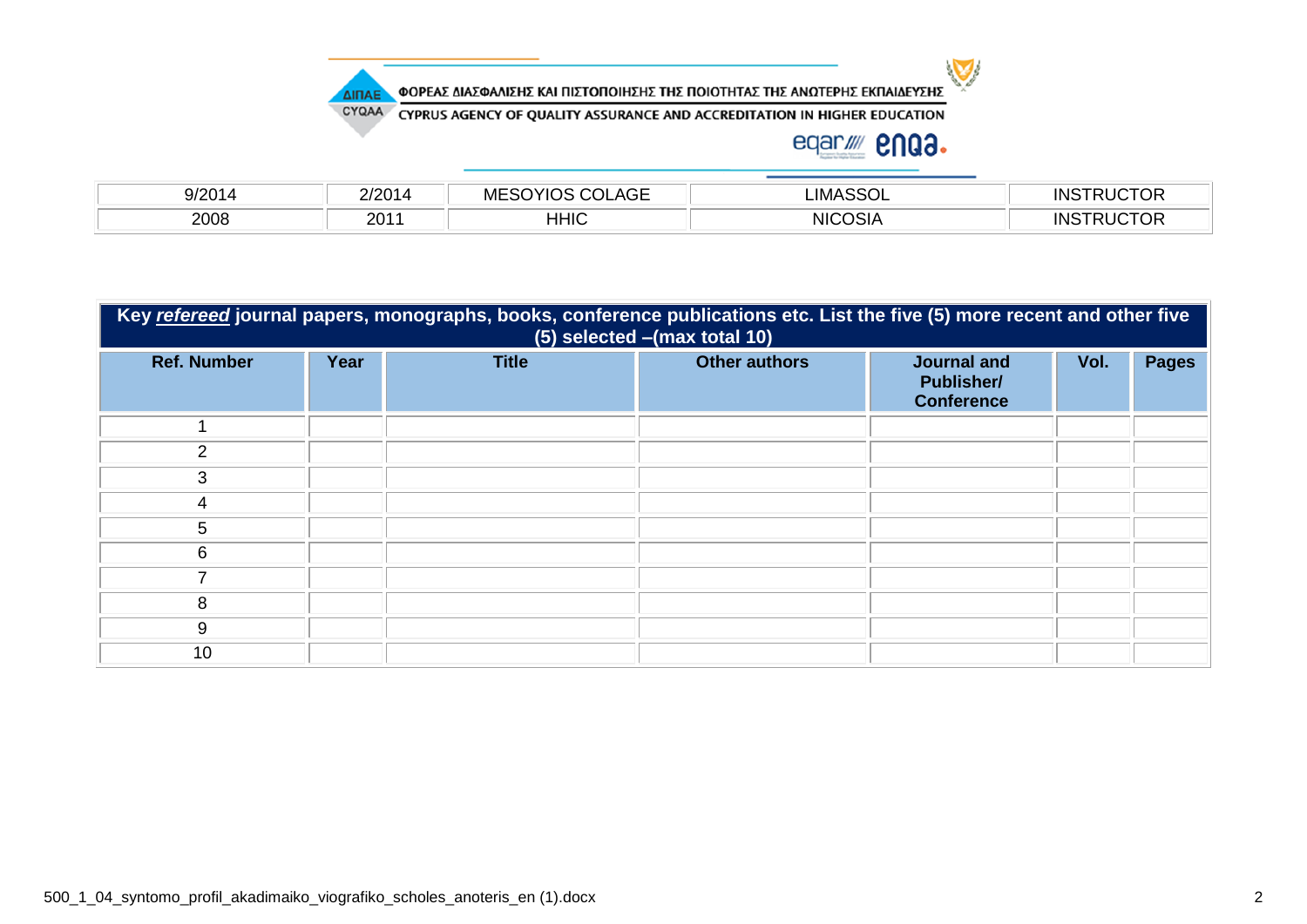$\sum$ 

ΦΟΡΕΑΣ ΔΙΑΣΦΑΛΙΣΗΣ ΚΑΙ ΠΙΣΤΟΠΟΙΗΣΗΣ ΤΗΣ ΠΟΙΟΤΗΤΑΣ ΤΗΣ ΑΝΩΤΕΡΗΣ ΕΚΠΑΙΔΕΥΣΗΣ ΔΙΠΑΕ

CYQAA CYPRUS AGENCY OF QUALITY ASSURANCE AND ACCREDITATION IN HIGHER EDUCATION

# eqar//// **enga.**

| Exhibitions (where applicable). List the five (5) more recent and other five (5) selected.<br>(max total 10) |             |              |                              |           |                           |  |
|--------------------------------------------------------------------------------------------------------------|-------------|--------------|------------------------------|-----------|---------------------------|--|
| <b>Ref. Number</b>                                                                                           | <b>Date</b> | <b>Topic</b> | <b>International / Local</b> | Location* | <b>Role in Exhibition</b> |  |
|                                                                                                              |             |              |                              |           |                           |  |
| $\mathcal{P}$                                                                                                |             |              |                              |           |                           |  |
| 3                                                                                                            |             |              |                              |           |                           |  |
| 4                                                                                                            |             |              |                              |           |                           |  |
| 5                                                                                                            |             |              |                              |           |                           |  |
| 6                                                                                                            |             |              |                              |           |                           |  |
|                                                                                                              |             |              |                              |           |                           |  |
| 8                                                                                                            |             |              |                              |           |                           |  |
| 9                                                                                                            |             |              |                              |           |                           |  |
| 10                                                                                                           |             |              |                              |           |                           |  |

\**Specify venue, geographic location etc*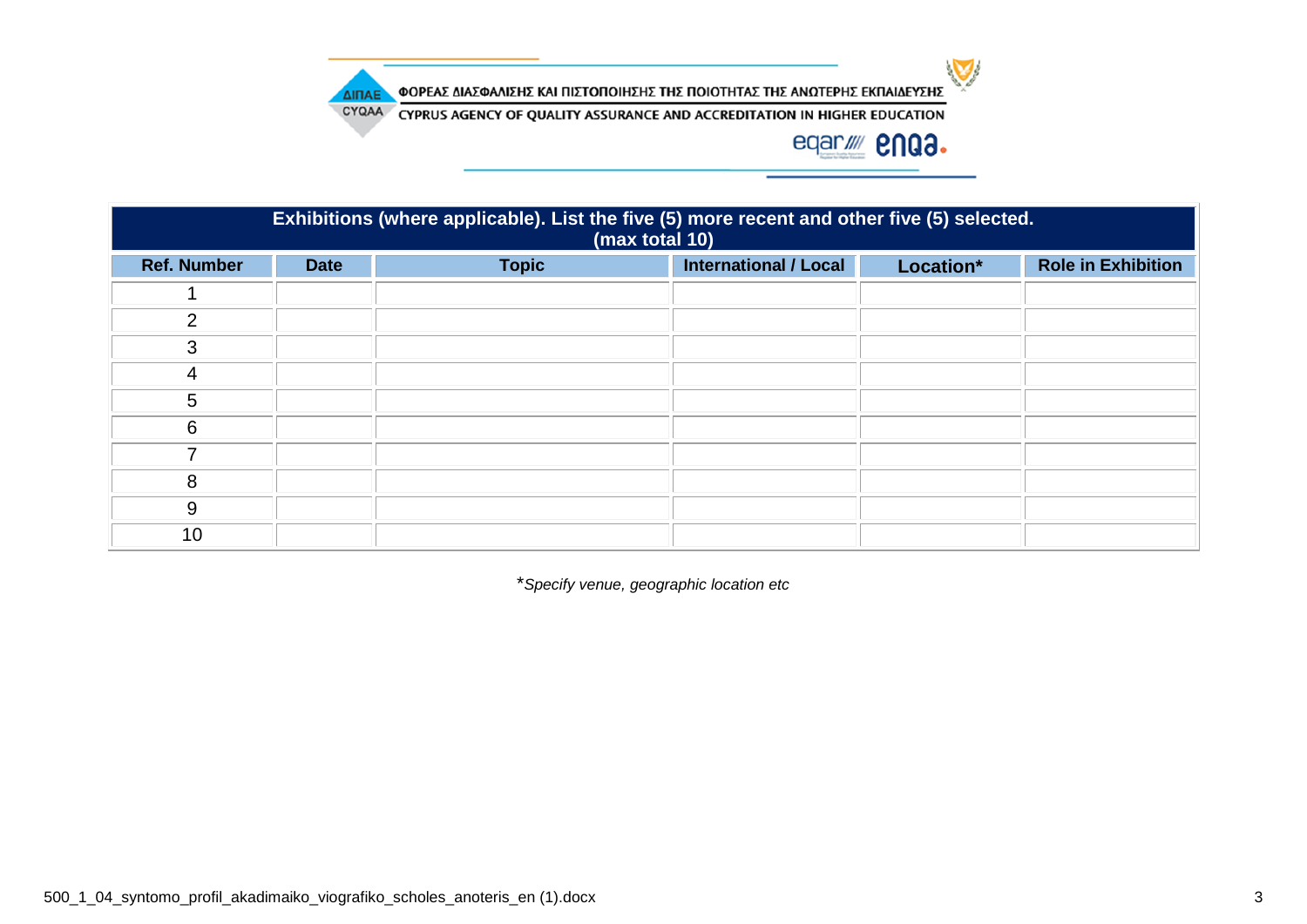

ΦΟΡΕΑΣ ΔΙΑΣΦΑΛΙΣΗΣ ΚΑΙ ΠΙΣΤΟΠΟΙΗΣΗΣ ΤΗΣ ΠΟΙΟΤΗΤΑΣ ΤΗΣ ΑΝΩΤΕΡΗΣ ΕΚΠΑΙΔΕΥΣΗΣ

CYQAA CYPRUS AGENCY OF QUALITY ASSURANCE AND ACCREDITATION IN HIGHER EDUCATION

# eqar//// **enga.**

| Research Projects. List the five (5) more recent and other five (5) selected<br>(max total 10) |             |              |                  |                      |  |  |
|------------------------------------------------------------------------------------------------|-------------|--------------|------------------|----------------------|--|--|
| <b>Ref. Number</b>                                                                             | <b>Date</b> | <b>Title</b> | <b>Funded by</b> | <b>Project Role*</b> |  |  |
|                                                                                                |             |              |                  |                      |  |  |
| $\mathcal{P}$                                                                                  |             |              |                  |                      |  |  |
| 3                                                                                              |             |              |                  |                      |  |  |
| 4                                                                                              |             |              |                  |                      |  |  |
| 5                                                                                              |             |              |                  |                      |  |  |
| 6                                                                                              |             |              |                  |                      |  |  |
|                                                                                                |             |              |                  |                      |  |  |
| 8                                                                                              |             |              |                  |                      |  |  |
| 9                                                                                              |             |              |                  |                      |  |  |
| 10                                                                                             |             |              |                  |                      |  |  |

*\*Project Role: i.e. Scientific/Project Coordinator, Research Team Member, Researcher, Assistant Researcher, other*

ΔΙΠΑΕ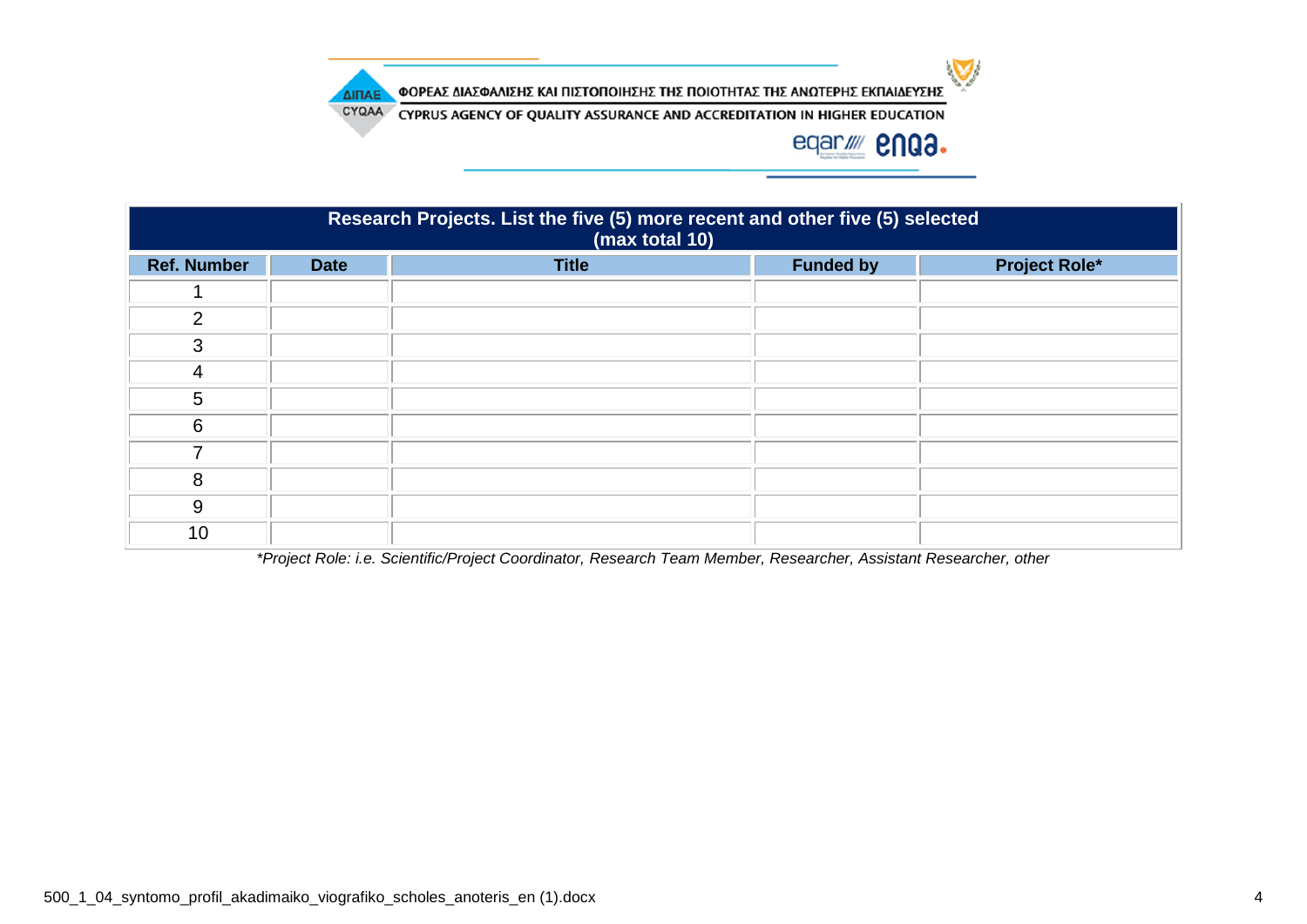

ΦΟΡΕΑΣ ΔΙΑΣΦΑΛΙΣΗΣ ΚΑΙ ΠΙΣΤΟΠΟΙΗΣΗΣ ΤΗΣ ΠΟΙΟΤΗΤΑΣ ΤΗΣ ΑΝΩΤΕΡΗΣ ΕΚΠΑΙΔΕΥΣΗΣ ΔΙΠΑΕ

CYQAA CYPRUS AGENCY OF QUALITY ASSURANCE AND ACCREDITATION IN HIGHER EDUCATION

# eqar//// **2NQ3.**

| Academic Consulting Services and/or Participation in Councils / Boards/ Editorial Committees.<br>List the five (5) more recent (Optional Entry) |                                                                                               |  |  |  |  |  |
|-------------------------------------------------------------------------------------------------------------------------------------------------|-----------------------------------------------------------------------------------------------|--|--|--|--|--|
| <b>Ref. Number</b>                                                                                                                              | Organization<br><b>Period</b><br><b>Key Activities</b><br><b>Title of Position or Service</b> |  |  |  |  |  |
|                                                                                                                                                 |                                                                                               |  |  |  |  |  |
|                                                                                                                                                 |                                                                                               |  |  |  |  |  |
|                                                                                                                                                 |                                                                                               |  |  |  |  |  |
|                                                                                                                                                 |                                                                                               |  |  |  |  |  |
| h.                                                                                                                                              |                                                                                               |  |  |  |  |  |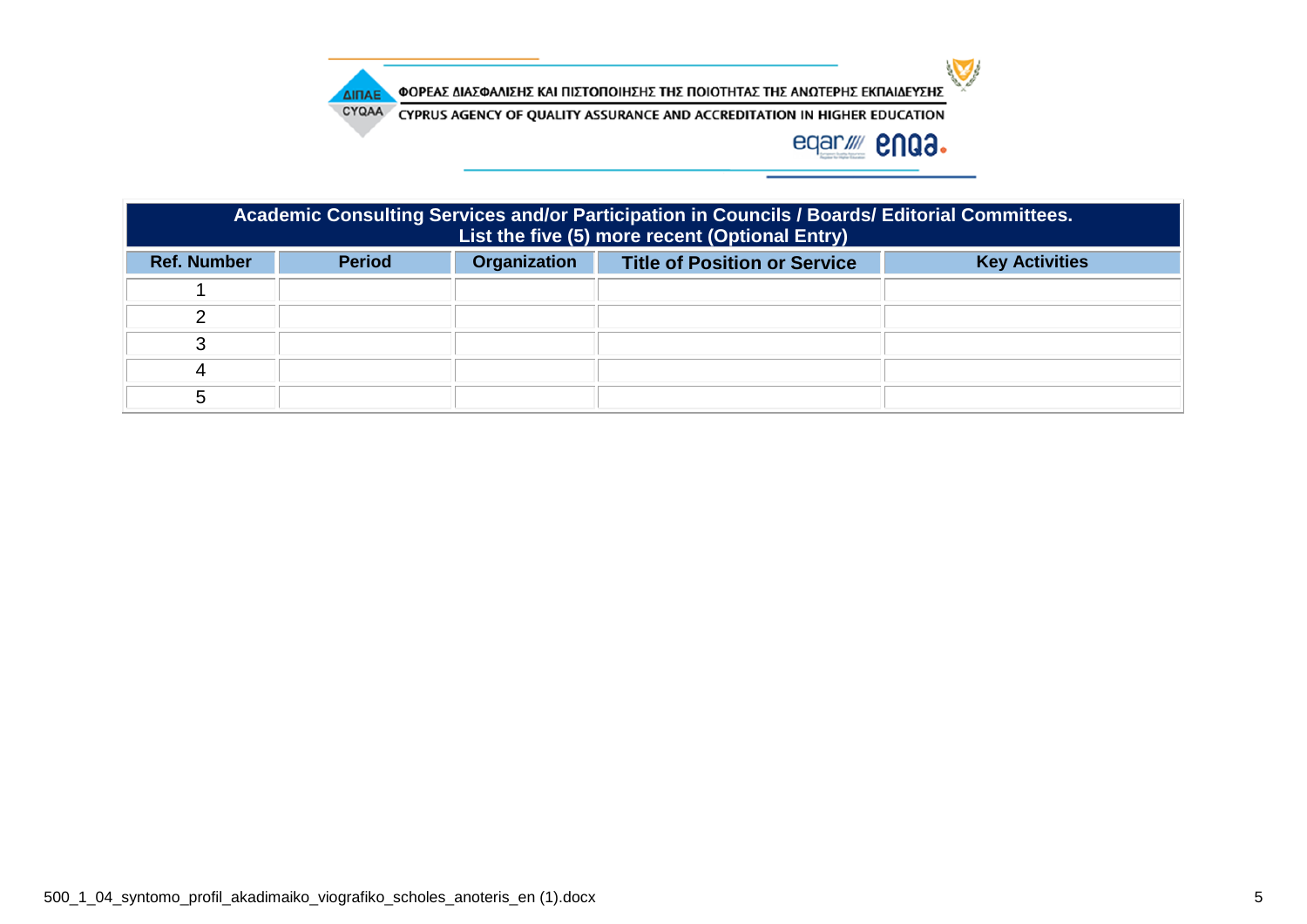

ΦΟΡΕΑΣ ΔΙΑΣΦΑΛΙΣΗΣ ΚΑΙ ΠΙΣΤΟΠΟΙΗΣΗΣ ΤΗΣ ΠΟΙΟΤΗΤΑΣ ΤΗΣ ΑΝΩΤΕΡΗΣ ΕΚΠΑΙΔΕΥΣΗΣ ΔΙΠΑΕ

CYQAA CYPRUS AGENCY OF QUALITY ASSURANCE AND ACCREDITATION IN HIGHER EDUCATION

# eqar//// **2NQ3.**

| Awards / International Recognition (where applicable). List the five (5) more recent and other five (5) selected.<br>(max total 10) (Optional Entry) |             |              |                    |  |  |  |
|------------------------------------------------------------------------------------------------------------------------------------------------------|-------------|--------------|--------------------|--|--|--|
| Ref.<br><b>Number</b>                                                                                                                                | <b>Date</b> | <b>Title</b> | <b>Awarded by:</b> |  |  |  |
|                                                                                                                                                      |             |              |                    |  |  |  |
| $\overline{2}$                                                                                                                                       |             |              |                    |  |  |  |
| 3                                                                                                                                                    |             |              |                    |  |  |  |
| 4                                                                                                                                                    |             |              |                    |  |  |  |
| 5                                                                                                                                                    |             |              |                    |  |  |  |
| 6                                                                                                                                                    |             |              |                    |  |  |  |
| 7                                                                                                                                                    |             |              |                    |  |  |  |
| 8                                                                                                                                                    |             |              |                    |  |  |  |
| 9                                                                                                                                                    |             |              |                    |  |  |  |
| 10                                                                                                                                                   |             |              |                    |  |  |  |